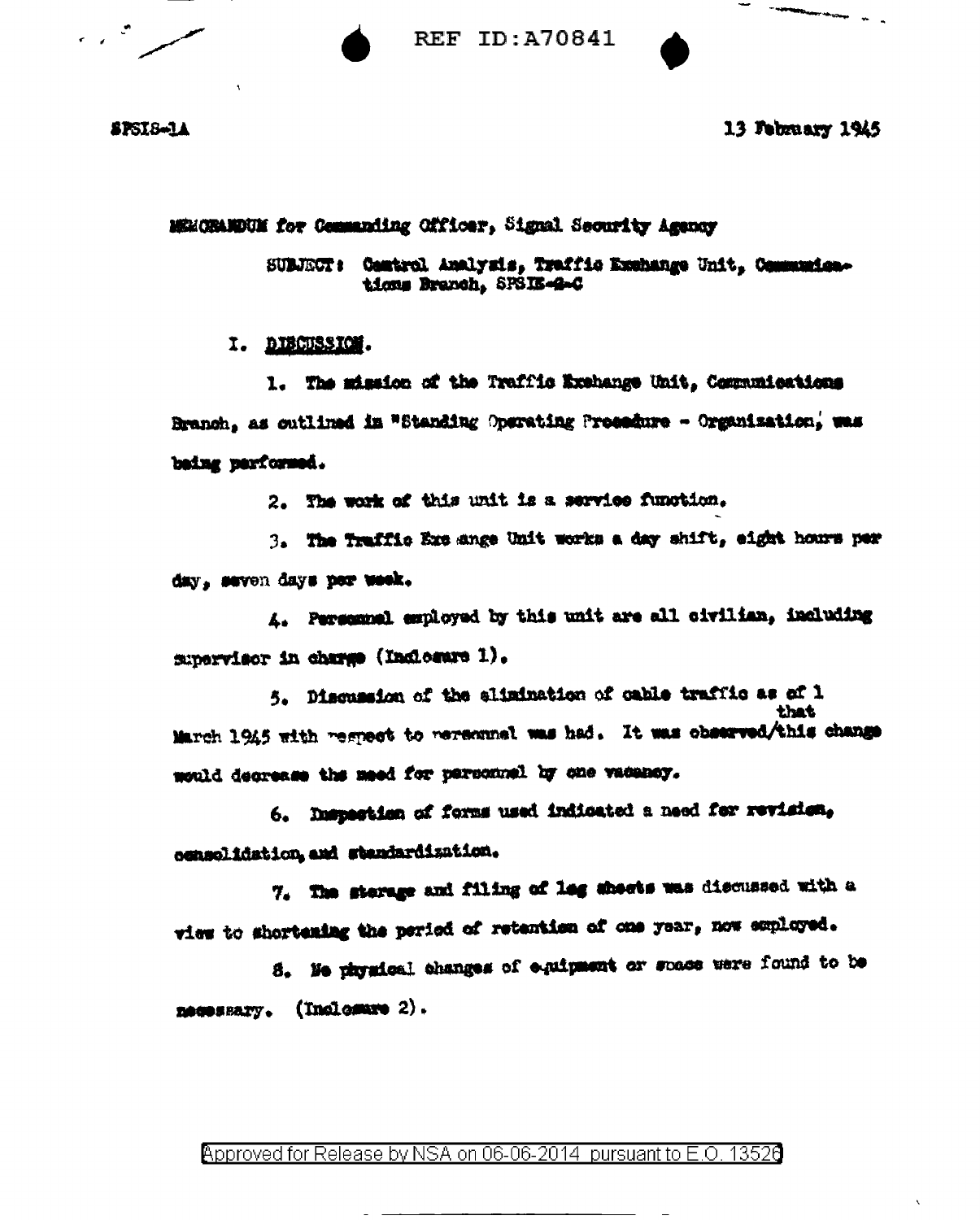

*<u>Village Communication</u>* 

SPBES-1A (13 February 1945)

 $\bullet$ 

 $\overline{a}$ 

### II. RECOMMENDATIONS

1. That the Table of Organisation of this unit be reduced by COR VEGADAY.

2. That all forms be revised, commonlidated, and standardized.

3. That log sheets kept by this unit be destroyed after a

peried of three nonths.

Earle F. Cook Colomal, Signal Corps

2 Dachs. Dadl  $1 - 7/0$  $Tual  $2 -$  Chart$